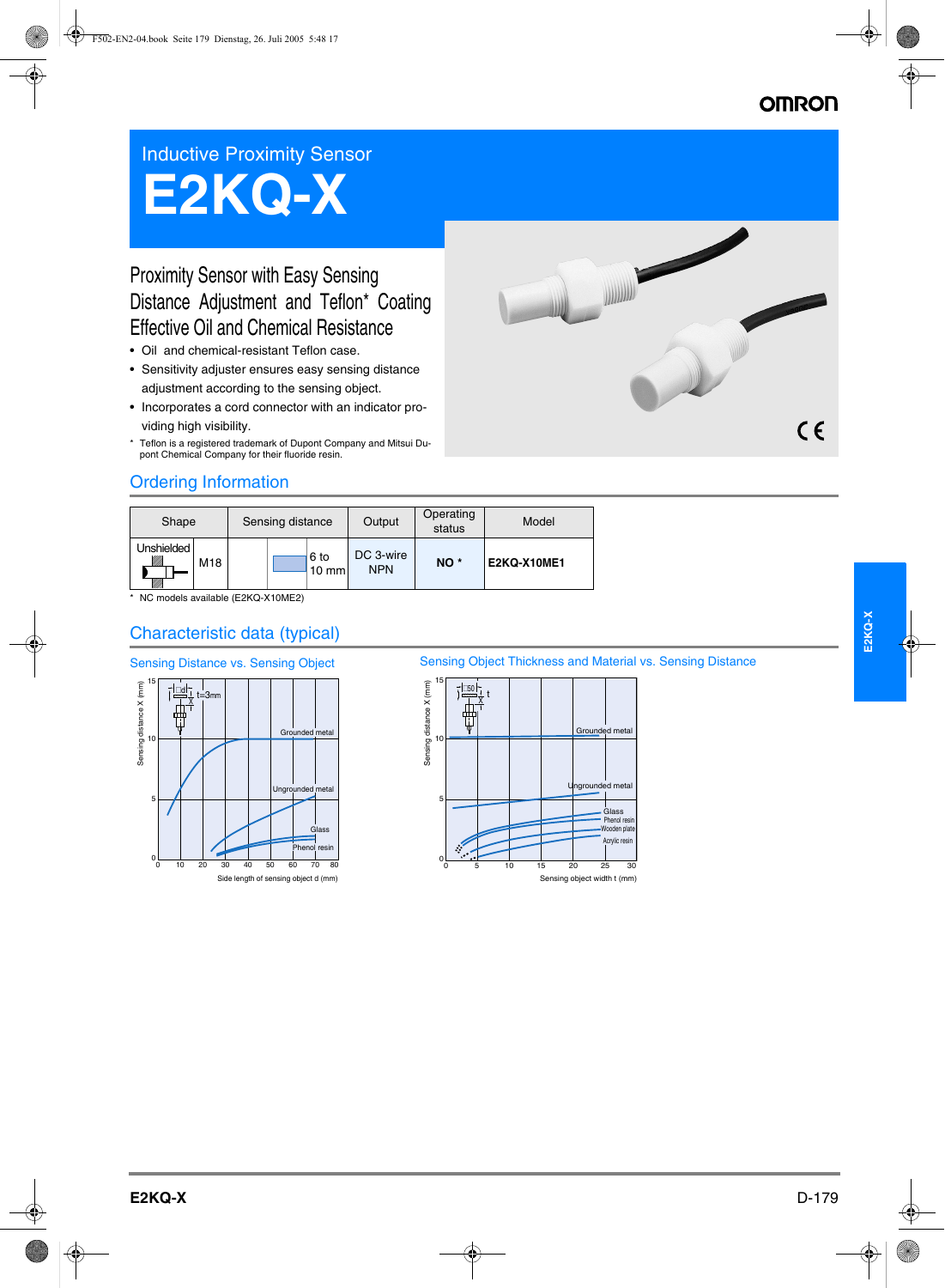## Output Circuit Diagram

#### DC 3-wire Models



## Rating/Performance

| Item                                                  | Model                    | E2KQ-X                                                                              |  |  |  |  |
|-------------------------------------------------------|--------------------------|-------------------------------------------------------------------------------------|--|--|--|--|
| Sensing distance *                                    |                          | $10 \text{ mm}$                                                                     |  |  |  |  |
| Sensing distance adjustable range                     |                          | 6 to 10 mm                                                                          |  |  |  |  |
| Differential distance                                 |                          | 4% to 20% of sensing distance                                                       |  |  |  |  |
| Sensing object                                        |                          | Conductors and dielectrics                                                          |  |  |  |  |
| Standard sensing object                               |                          | with grounded metal: 50 x 50 x 1t mm                                                |  |  |  |  |
| Response frequency                                    |                          | 35 Hz                                                                               |  |  |  |  |
| Rated supply voltage<br>(operating voltage)           |                          | 12 to 24 VDC (10 to 30 VDC), ripple (p-p): 10% max.                                 |  |  |  |  |
| <b>Current consumption</b>                            |                          | 15 mA max.                                                                          |  |  |  |  |
| Control output                                        | Switching capacity       | 100 mA                                                                              |  |  |  |  |
|                                                       | Residual voltage         | 1.5 V max. (under load current of 100 mA with cable length of 2 m)                  |  |  |  |  |
| Indicator lamp                                        |                          | Detection indicator (red LED)                                                       |  |  |  |  |
| Operating status<br>(with sensing object approaching) |                          | Refer to previous pages for details of operating chart of output circuits.          |  |  |  |  |
| Protective circuits                                   |                          | Reverse connection protection, surge absorber                                       |  |  |  |  |
| Ambient temperature                                   |                          | Operating: -10°C to 55°C, Storage: -25°C to 55°C (with no icing or condensation)    |  |  |  |  |
| Ambient humidity                                      |                          | Operating/Storage: 35% to 85%RH (with no condensation)                              |  |  |  |  |
| Temperature influence                                 |                          | ±15% max. of sensing distance at 23°C in the temperature range of -10°C and 55°C    |  |  |  |  |
| Voltage influence                                     |                          | 2% max. sensing distance within a range of 80% to 120% of the rated supply voltage. |  |  |  |  |
| Insulation resistance                                 |                          | 50 M min. (at 500 VDC) between energized parts and case                             |  |  |  |  |
| Dielectric strength                                   |                          | 500 VAC 50/60 Hz for 1 min between energized part and case                          |  |  |  |  |
| Vibration resistance                                  |                          | 10 to 55 Hz, 1.5 mm double amplitude for 2 hours each in X, Y, and Z directions     |  |  |  |  |
| Shock resistance                                      |                          | Destruction: 500 m/s <sup>2</sup> for 3 times each in X, Y, and Z directions        |  |  |  |  |
| Protective structure                                  |                          | IEC IP66                                                                            |  |  |  |  |
| Connection method                                     |                          | Pre-wired models (standard length: 2 m)                                             |  |  |  |  |
| Weight (Packed state)                                 |                          | Approx. 150 g                                                                       |  |  |  |  |
| Material                                              | Case, Sensing<br>surface | Fluororesin                                                                         |  |  |  |  |
|                                                       | Clamping nut             |                                                                                     |  |  |  |  |
| Accessories                                           |                          | Instruction sheet and screwdriver for adjustment                                    |  |  |  |  |

\* This sensing distance is possible with a standard sensing object. Refer to Engineering Data for sensing distances of other materials.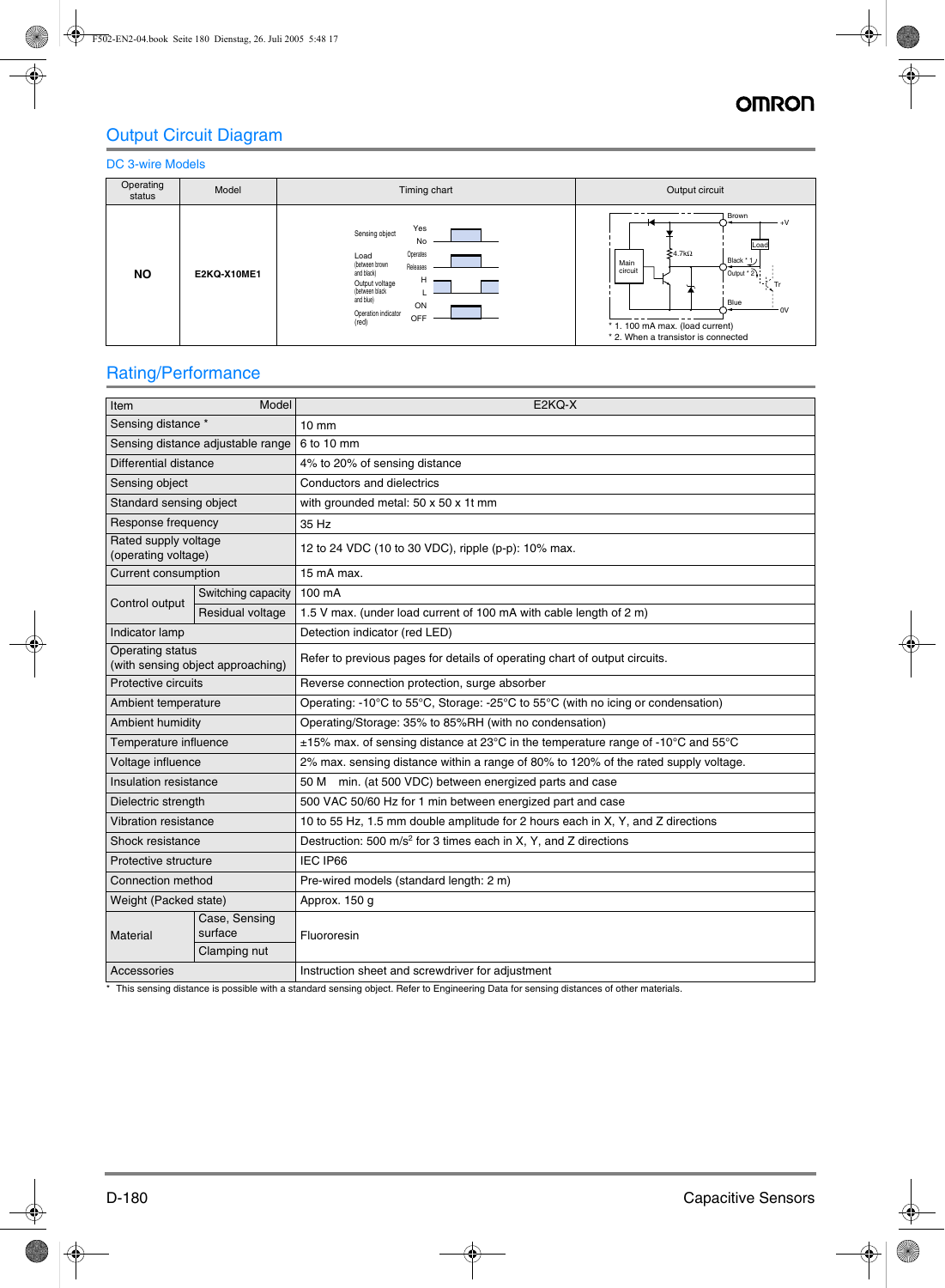## **Precautions**

Correct Use

#### Design

#### Effects of Surrounding Metals

If E2K-X is embedded in metal, maintain at least the following distances between E2K-X and the metal.



\* Ensure to ground the metal object, otherwise E2KQ-X will not be in stable operation.

| <b>Effects of Surrounding Metal</b> |    |    |    | (Unit: mm) |  |  |
|-------------------------------------|----|----|----|------------|--|--|
| Length<br>Model                     |    |    | m  |            |  |  |
| E2KQ-X10ME1                         | 30 | 75 | 18 | 90         |  |  |

If a mounting bracket is used, be sure that at least the following distances are maintained.

#### **Effects of Surrounding Metal (Unit: mm)**



#### Mutual Interference

If more than one Sensor is located face to face or in parallel, provide sufficient space between adjacent Sensors to suppress mutual interference as indicated in the following diagram.



| Model              | Length |     |          |
|--------------------|--------|-----|----------|
| <b>E2KQ-X10ME1</b> |        | 200 | מפ<br>ےں |

### Dimensions (Unit: mm)

#### **E2KQ-X10ME1**

#### Effect of High-frequency Electro-magnetic Field

E2KQ-X may malfunction if there is an ultrasonic washer, high-frequency generator, transceiver, or inverter nearby. For a typical measure refer to the "Noise" with Common precautions of a photoelectric sensor in Rear B-page.

#### Installation

The tightening torque must not exceed the following value.



#### ● Adjustment

#### Sensing object

The maximum sensing distance will decrease if the sensing object is a metal or dielectric object that is not grounded.

- Sensing Object Material E2K-C can detect almost any type of object. The sensing distance of E2K-C, however, will vary with the electrical characteristics of the object, such as the conductance and inductance of the object, and the water content and capacity of the object. The maximum sensing distance of E2K-C will be available if the object is made of grounded metal.
- Ensure a constant ambient operating temperature during the indirect detection of objects.

#### Miscellaneous

#### Ambient Conditions

Ensure that the E2K-X is free from sprayed water, oil, chemical, or condensation, otherwise E2K-X may malfunction by detecting them as sensing objects.

#### **Environment**

E2KQ-X has a water-resistant design. To increase the reliability of E2KQ-X in operation, however, it is recommended that E2KQ-X is free from sprayed water or machining oil.

The cord is not coated with Teflon, which must be taken into consideration when installing the E2KQ-X.